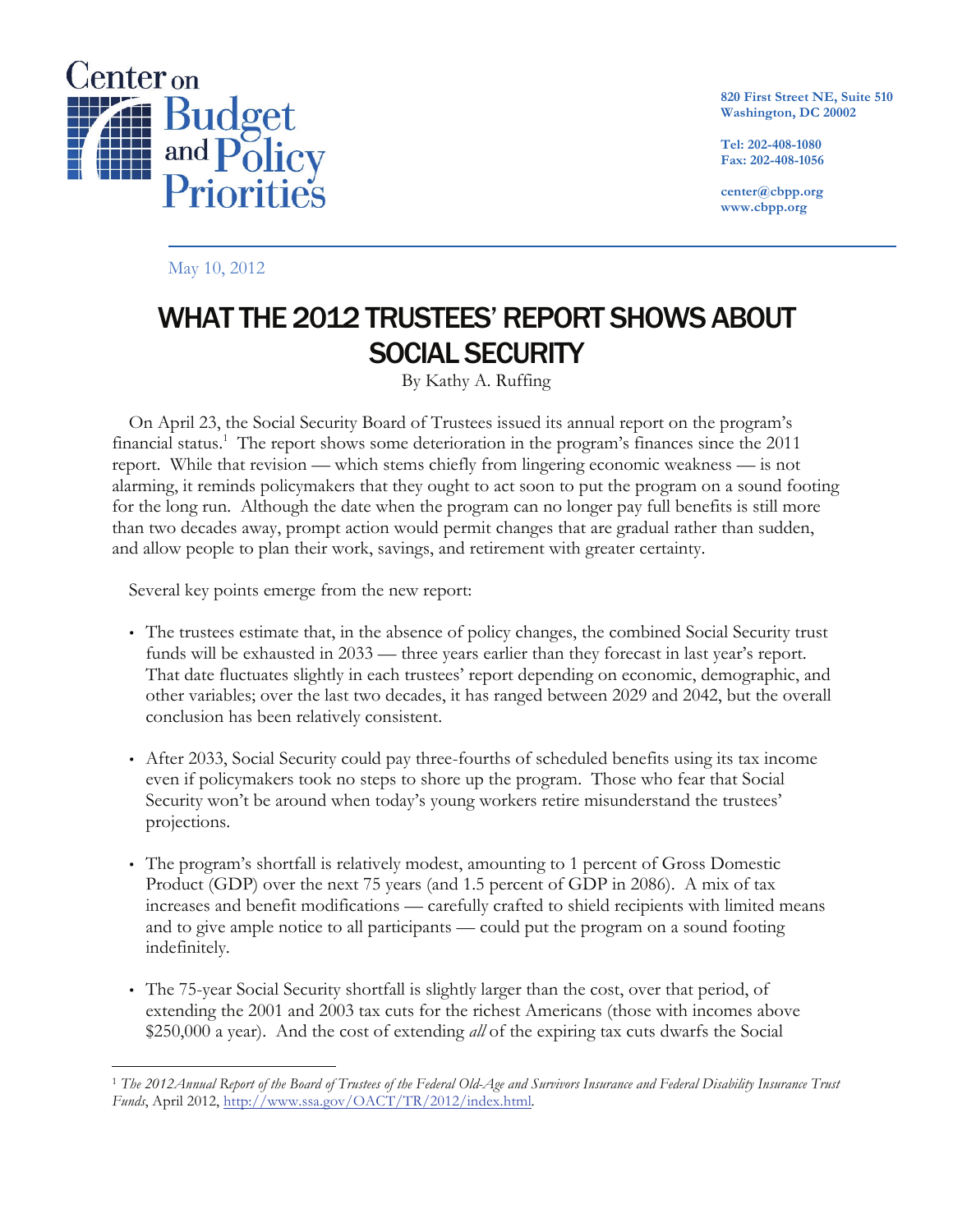Security shortfall, over 75 years, by two-to-one. Policymakers and pundits cannot simultaneously claim that the tax cuts for people at the top are affordable while the Social Security shortfall constitutes a dire fiscal threat.

• Policymakers will have to replenish the Disability Insurance trust fund by 2016. Ideally, they would do so as part of a comprehensive solvency package, because the retirement and disability components of Social Security are closely woven together. Pending action on a balanced and well-designed solvency package, it is reasonable to reallocate taxes between the disability and retirement programs — as policymakers have often done in the past.

### Report Holds Few Surprises

The trustees' report focuses on the outlook for the next 75 years — a horizon that spans the lifetime of just about everybody now old enough to work. The trustees expect the program's tax income to climb slightly from today's levels, remaining near 13 percent of taxable payroll. 2 Meanwhile, the program's costs are expected to climb to nearly 18 percent of taxable payroll — up from slightly under 14 percent today. Interest earnings, long an important component of the trust funds' income, will shrink after the mid-2020s and eventually disappear. Over the entire 75-year period, the trustees put the Social Security shortfall at 2.67 percent of taxable payroll; the shortfall is concentrated in the later decades of the projection. Expressed as a share of the nation's economy, the 75-year shortfall is 1 percent of GDP.

Both of these widely cited figures include a buffer that allows for a target trust fund balance at the end of 2086. Without that buffer — which is set at 100 percent of the next year's estimated Social Security outlays — the shortfall would be 2.5 percent of taxable payroll or 0.9 percent of GDP.<sup>3</sup>

The program's costs will grow steadily for the next 25 years and then stabilize. The trustees expect its cost to pass 17 percent of taxable payroll in the 2030s and barely grow thereafter. (As a percentage of GDP, outlays will rise from 5 percent today to 6.4 percent in the 2030s, and then modestly subside.) While Social Security provides a safety net to people of *all* ages — to young children and their surviving parents who have lost a family breadwinner, to working-age adults who have suffered a disability, and to retired workers and elderly widows and widowers — about threefourths of its benefits go to people age 65 or older. The share of the population that is 65 or older will climb steeply through 2035, from one in seven Americans today to one in five by the 2030s. The growth in Social Security's cost as a percentage of GDP roughly mirrors that pattern. This reiterates that Social Security's fundamental challenge is *demographic,* traceable to a rising number of beneficiaries rather than to escalating costs per beneficiary.<sup>4</sup>

 <sup>2</sup> Payroll taxes equal 12.4 percent of taxable payroll, while dedicated income taxes from higher-income beneficiaries contribute another 0.5 percent, which will rise to nearly 1 percent by 2086. See "Components of Income Rates" http://www.ssa.gov/OACT/TR/2012/lrIndex.html.

<sup>3</sup> *Trustees' Report*, Table IV.B6.

<sup>4</sup> In fact, the scheduled rise in the full retirement age from 66 to 67, to be phased in between 2017 and 2022, will mitigate the program's cost growth. For an explanation, see box, "Why Does Raising the Retirement Age Reduce Benefits?" in Kathy Ruffing and Paul N. Van de Water, *Social Security Benefits are Modest*, Center on Budget and Policy Priorities, January 11, 2011, http://www.cbpp.org/cms/index.cfm?fa=view&id=3368.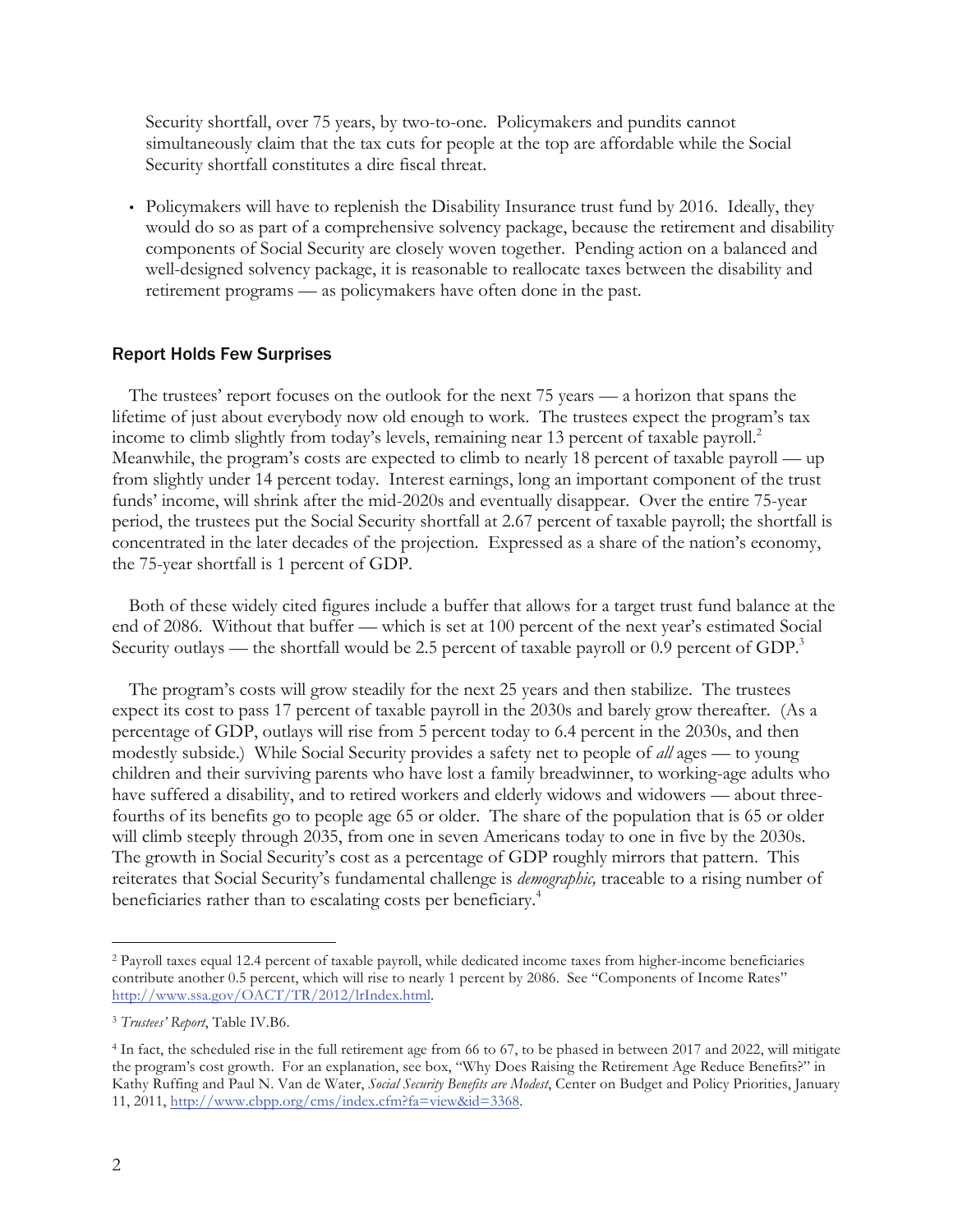The size of the shortfall over the next 75 years is somewhat larger than in the 2011 report (see Table 1). Of the slippage in the new forecast — which equals 0.44 percent of taxable payroll over 75 years — the actuaries attribute nearly half (0.21 percentage points) to revisions in their economic assumptions. They ascribe another 0.05 percentage points of the slippage to the simple passage of another year; the 75-year valuation period now spans 2012 through 2086, rather than 2011 through 2085, and thus adds one remote year of significant deficit. A variety of other factors accounts for the remaining change.

The projected deficit is the largest shortfall projected in the last 20 trustees' reports, but not dramatically so. In the 1993-2012 reports, the 75-year deficit averaged 2 percent of taxable payroll, and it has fluctuated within a fairly narrow range (see Table 1). Those figures are not, however, strictly comparable, because the period covered by the reports has shifted. The 1993 report, for example, spanned the period through 2067; this year's report goes through 2086. Each one-year shift in the "valuation period" moves the 75-year balance further into the red by a small amount, so it is not fair to compare today's actuarial deficit with one estimated in the 1990s. Unlike the program's deficit, the date of trust-fund exhaustion is not affected by the valuation period, and it has ranged between 2029 and 2042. In short, trustees' reports over the last two decades have told a consistent story — though they have not yet spurred policymakers to action.

|                                                                        |                                                          |                            | Table 1   |                     |                             |                       |  |
|------------------------------------------------------------------------|----------------------------------------------------------|----------------------------|-----------|---------------------|-----------------------------|-----------------------|--|
| <b>Trustees' Estimates Have Fluctuated But Tell a Consistent Story</b> |                                                          |                            |           |                     |                             |                       |  |
|                                                                        | Change in actuarial balance since previous report due to |                            |           |                     |                             |                       |  |
|                                                                        | Legislation and<br>regulations                           | <b>Valuation</b><br>period | All other | <b>Total change</b> | <b>Actuarial</b><br>balance | Year of<br>exhaustion |  |
| 1993                                                                   | 0.00                                                     | $-0.05$                    | 0.05      | 0.00                | $-1.46$                     | 2036                  |  |
| 1994                                                                   | 0.00                                                     | $-0.05$                    | $-0.61$   | $-0.66$             | $-2.13$                     | 2029                  |  |
| 1995                                                                   | 0.00                                                     | $-0.07$                    | 0.03      | $-0.04$             | $-2.17$                     | 2030                  |  |
| 1996                                                                   | 0.03                                                     | $-0.08$                    | 0.03      | $-0.02$             | $-2.19$                     | 2029                  |  |
| 1997                                                                   | 0.03                                                     | $-0.08$                    | 0.02      | $-0.03$             | $-2.23$                     | 2029                  |  |
| 1998                                                                   | 0.00                                                     | $-0.08$                    | 0.12      | 0.04                | $-2.19$                     | 2032                  |  |
| 1999                                                                   | 0.00                                                     | $-0.08$                    | 0.20      | 0.12                | $-2.07$                     | 2034                  |  |
| 2000                                                                   | 0.00                                                     | $-0.07$                    | 0.24      | 0.17                | $-1.89$                     | 2037                  |  |
| 2001                                                                   | 0.00                                                     | $-0.07$                    | 0.10      | 0.03                | $-1.86$                     | 2038                  |  |
| 2002                                                                   | 0.00                                                     | $-0.07$                    | 0.06      | $-0.01$             | $-1.87$                     | 2041                  |  |
| 2003                                                                   | 0.00                                                     | $-0.07$                    | 0.03      | $-0.04$             | $-1.92$                     | 2042                  |  |
| 2004                                                                   | 0.00                                                     | $-0.07$                    | 0.10      | 0.03                | $-1.89$                     | 2042                  |  |
| 2005                                                                   | 0.00                                                     | $-0.07$                    | 0.03      | $-0.04$             | $-1.92$                     | 2041                  |  |
| 2006                                                                   | 0.00                                                     | $-0.06$                    | $-0.03$   | $-0.09$             | $-2.02$                     | 2040                  |  |
| 2007                                                                   | 0.00                                                     | $-0.06$                    | 0.13      | 0.06                | $-1.95$                     | 2041                  |  |
| 2008                                                                   | 0.00                                                     | $-0.06$                    | 0.32      | 0.26                | $-1.70$                     | 2041                  |  |
| 2009                                                                   | 0.00                                                     | $-0.05$                    | $-0.25$   | $-0.30$             | $-2.00$                     | 2037                  |  |
| 2010                                                                   | 0.14                                                     | $-0.06$                    | 0.00      | 0.08                | $-1.92$                     | 2037                  |  |
| 2011                                                                   | 0.00                                                     | $-0.05$                    | $-0.25$   | $-0.30$             | $-2.22$                     | 2036                  |  |
| 2012                                                                   | 0.00                                                     | $-0.05$                    | $-0.39$   | $-0.44$             | $-2.67$                     | 2033                  |  |

Source: Annual trustees' reports. All figures (except year of exhaustion) are expressed as a percentage of taxable payroll. Details may not add to totals due to rounding.

a "All other" changes include effects of economic, demographic, and disability assumptions and any changes in the actuaries' methods and models.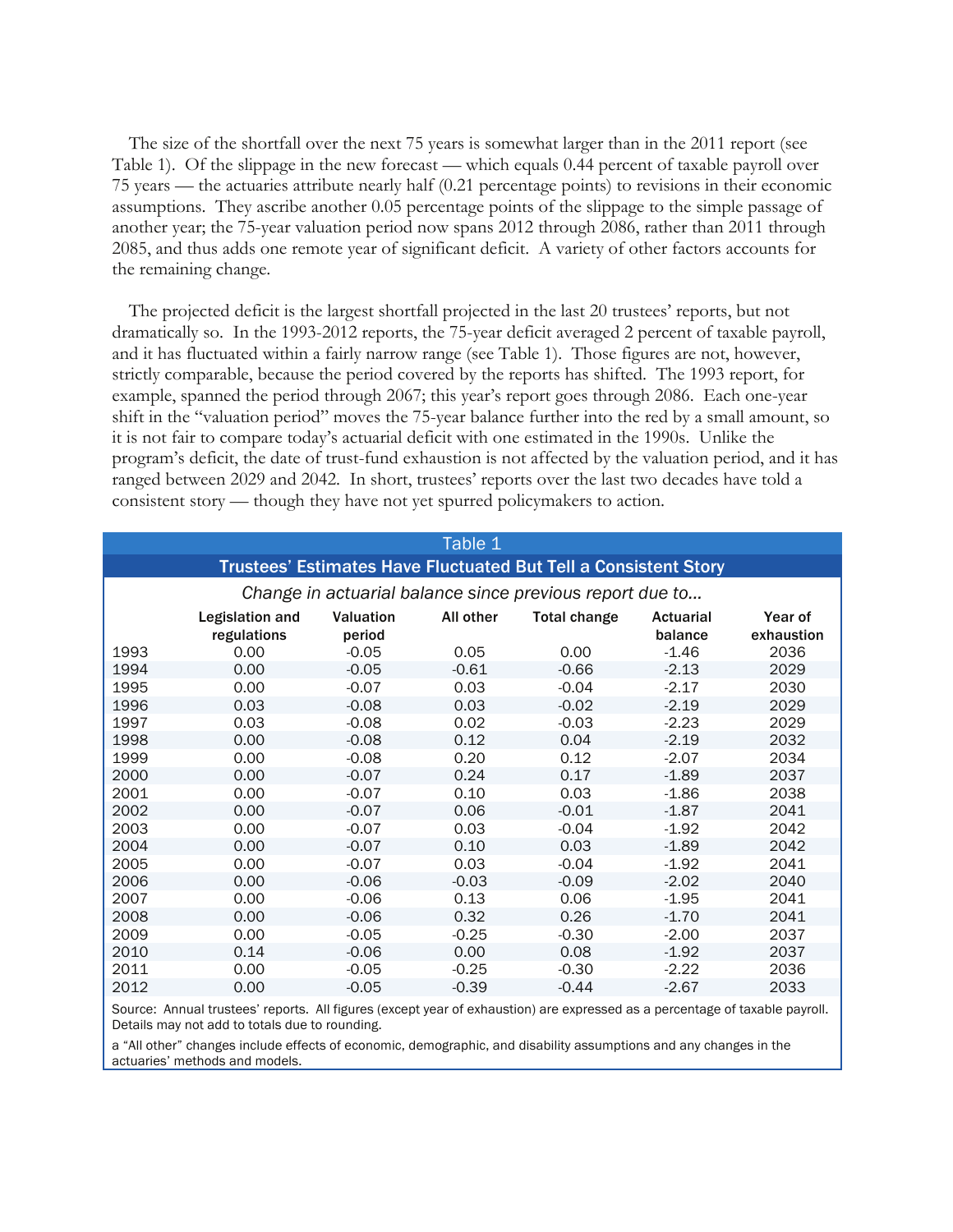Some commentators cite huge dollar figures that appear in the report, such as the estimated \$9 trillion shortfall through 2086 (or even the \$20 trillion shortfall through eternity, a figure whose validity many experts question<sup>5</sup>). Except over relatively short periods, however, it is not useful to express Social Security's income, expenditures, or funding gap in dollar terms, which does not convey a sense of the economy's ability to support the program. Expressing them in relation to taxable payroll or GDP, in contrast, puts them in proper perspective. Over the next 75 years, for example, taxable payroll — discounted to today's dollars just as the \$9 trillion shortfall figure is will exceed \$340 trillion, and GDP will be nearly \$950 trillion. Thus, the shortfall over that period equals about 2.5 percent of taxable payroll and 0.9 percent of GDP.<sup>6</sup>

#### Recent Events Have Slightly Affected the Program

The 2010 trustees' report showed a small but significant improvement in Social Security's finances due to the health reform law, which the actuaries expect will shift some employee compensation from (nontaxable) fringe benefits to (taxable) wages. That's no longer new but is worth noting. Repealing health reform would not only leave many millions of people uninsured and abandon various cost-saving measures in Medicare, but it would also harm the Social Security outlook.

No significant legislation that altered the Social Security outlook has been enacted since last year's report. Legislators extended the payroll tax holiday — a temporary reduction of 2 percentage points in the tax rate for employees and the self-employed — for another year, so it will expire at the end of 2012. However, Social Security's revenue loss from that holiday is fully offset by a transfer from the Treasury's general fund to the trust funds, estimated to total about \$220 billion, leaving the trust funds unaffected.

Cost-of-living adjustments (COLAs) have resumed after a two-year hiatus. Fueled by high energy prices, the December 2011 COLA was 3.6 percent — higher than the trustees expected and a small contributor to the deteriorated outlook. The resumption of COLAs also meant that some other key program parameters — notably the maximum amount of wages subject to the Social Security payroll tax, which was frozen at \$106,800 for three years — would start rising again (the "taxable maximum" increased to \$110,100 in 2012). The trustees expect COLAs to hover around 2 percent for several years before stabilizing at 2.8 percent annually. (The trustees' COLA assumptions are higher than those of the Congressional Budget Office.<sup>7</sup>) COLAs would be slightly lower if policymakers adopted a different measure of inflation, the so-called chained Consumer Price Index, to adjust benefits.<sup>8</sup>

 <sup>5</sup> See letter from the American Academy of Actuaries to the Trustees of the Social Security System and the Social Security Advisory Board, December 19, 2003, http://www.actuary.org/pdf/socialsecurity/tech\_dec03.pdf.

<sup>6</sup> *Trustees' Report*, Tables IV.B5 and IV.B6. As noted earlier, the more prominent figures — 2.67 percent of taxable payroll or 0.96 percent of GDP — include an extra margin for a target trust-fund balance at the end of 2086.

<sup>7</sup> Fact sheets on the Old-Age and Survivors Insurance and Disability Insurance programs, March 2012 baseline, http://www.cbo.gov/topics/retirement/social-security.

<sup>8</sup> Kathy Ruffing, Paul N. Van de Water, and Robert Greenstein, *Chained CPI Can Be Part of a Balanced Deficit-Reduction Package, Under Certain Conditions*, Center on Budget and Policy Priorities, February 22, 2012, http://www.cbpp.org/cms/?fa=view&id=3690.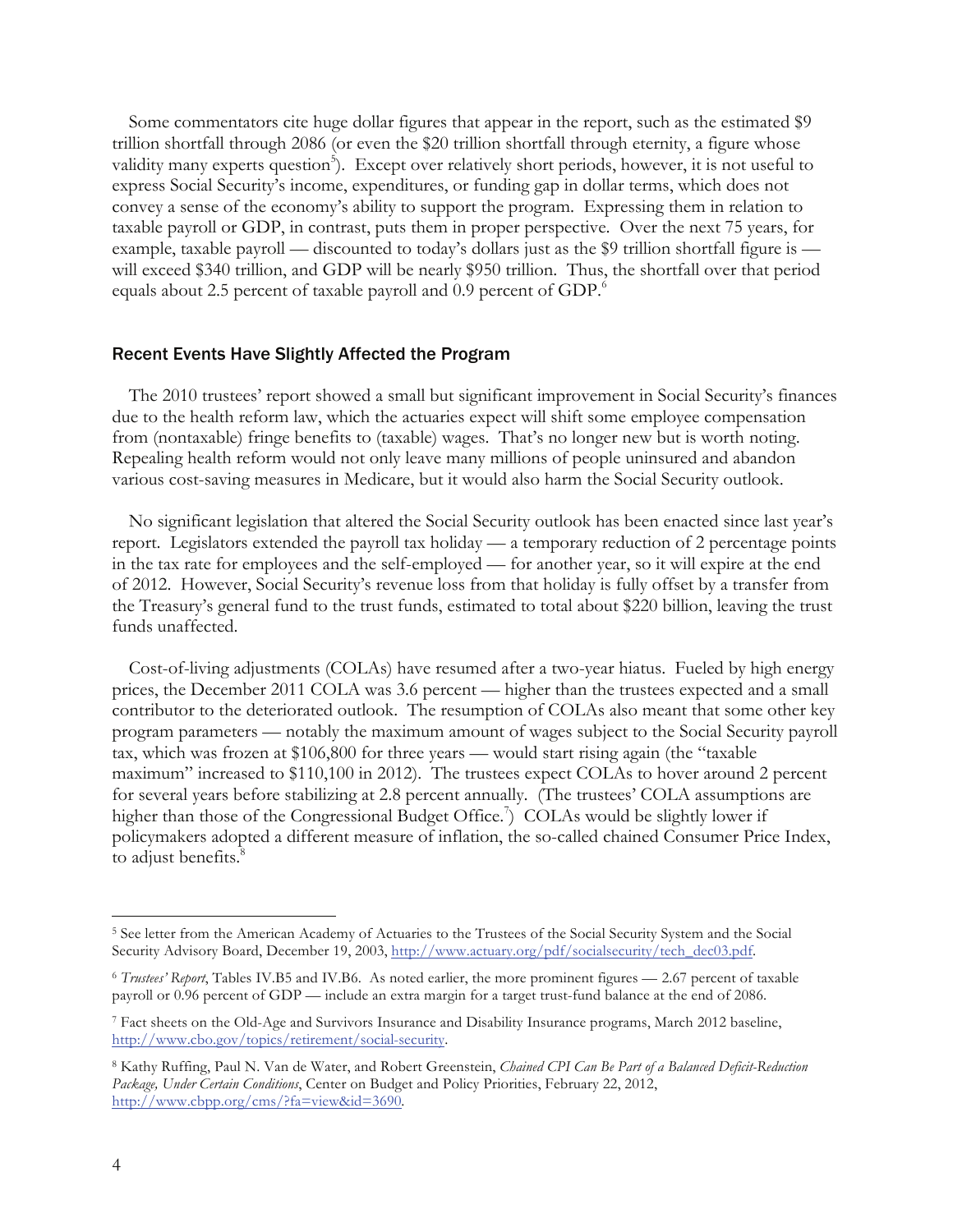## Key Dates and What They Mean

2033 is the "headline date" in the new trustees' report, because that is when the combined trust funds are expected to run out of Treasury bonds to cash in. At that point, if nothing else is done, benefits would have to be cut to match the program's annual tax income. The program could then pay 75 percent of scheduled benefits, a figure that would slip to 73 percent by 2086. Contrary to popular misconception, benefits would *not* stop.

Although the exhaustion date attracts keen attention, the trustees caution that their projections are uncertain. For example, while 2033 is their best estimate of when the trust funds will be depleted, they judge there is an 80 percent probability that trust fund exhaustion will occur sometime between 2030 and 2037 — and a 95 percent chance that depletion will happen between 2029 and 2041. Slightly more sanguine estimates that *CBO* issued in August 2011 suggest there is an 80 percent probability that the combined trust funds would be exhausted between 2030 and 2058.<sup>9</sup> In short, all reasonable estimates show a long-run problem but not an immediate crisis.

Two other, earlier dates also receive attention but have little significance for Social Security financing:

- J 2010 marked the first year since 1983 in which the program's total expenses (for benefits and administrative costs) exceeded its *tax* income (from payroll taxes and income taxes that higher-income beneficiaries pay on a portion of their Social Security benefits). That socalled cash-flow imbalance — which equaled \$49 billion in 2010 and \$45 billion in 2011 was long expected to happen in the mid-2010s as demographic pressures built; the economic downturn simply led it to occur sooner. The trust funds are nevertheless still growing, chiefly because of the *interest* income they receive on their Treasury bonds. In 2011, for example, Social Security's interest income of \$114 billion more than offset its cash deficit of \$45 billion, leading the trust funds to grow by \$69 billion.<sup>10</sup>
- 2021 will be the first year in which the program's expenses exceed its *total* income, including its interest income. At that point, the trust funds — after peaking at \$3.1 trillion — will start to shrink as Social Security redeems its Treasury bonds to pay benefits.

*Neither of these dates affects Social Security beneficiaries*. Since the mid-1980s, Social Security has collected more in taxes each year than it pays out in benefits, has lent the excess revenue to the Treasury, and has received Treasury bonds in return. That accounts for the \$2.7 trillion in Treasury bonds that the trust funds hold today.

The drafters of the 1983 Social Security amendments purposely designed program financing in this manner to help pre-fund some of the costs of the baby boomers' retirement. The interest

 <sup>9</sup> Congressional Budget Office, *CBO's 2011 Long-Term Projections for Social Security: Additional Information*, August 5, 2011. An update is expected this summer.

<sup>10</sup> Kathy A. Ruffing, *Social Security Does Not Need a 'Bailout': Alarmists' Claims Are Unjustified, But Action Is Needed to Ensure Long-Term Solvency*, Center on Budget and Policy Priorities, August 24, 2010, http://www.cbpp.org/cms/index.cfm?fa=view&id=3104.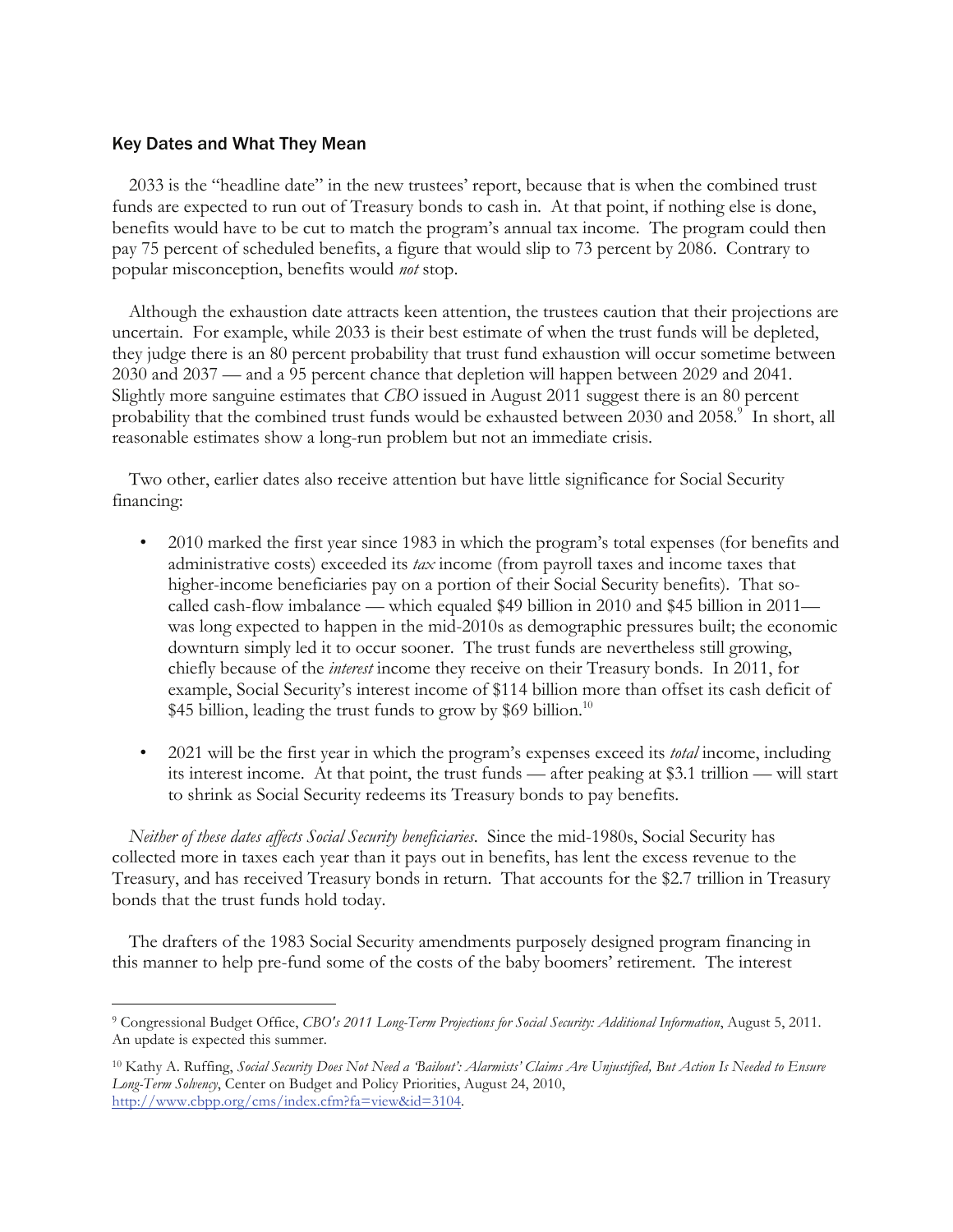income from the trust funds' bonds, as well as the proceeds from eventually redeeming the bond principal, will enable Social Security to keep paying full benefits until 2033. Of course, policymakers should restore Social Security's long-run solvency well before then. Social Security's diminishing cash flow is a concern for the Treasury, which manages the government's overall financing needs. Nevertheless, the bonds have the full faith and credit of the United States government, and — as long as the solvency of the federal government itself is not called into question — Social Security will be able to redeem its bonds just as any private investor might do.<sup>11</sup>

#### What Congress Should Do Soon

The report warns policymakers that they must act reasonably soon to replenish the Social Security disability fund. Most analyses of the trustees' report — including this one — focus on the *combined* Old-Age and Survivors Insurance (OASI) and Disability Insurance (DI) trust funds, commonly known as the Social Security trust funds. But these two trust funds are in fact separate, and the DI trust fund faces exhaustion in 2016. (The much bigger OASI fund would last until 2035. Combined, the two funds would be depleted in 2033.)

We strongly urge policymakers to address DI's pending depletion in the context of action on overall Social Security solvency. Both DI and OASI face fairly similar long-run shortfalls; DI simply requires action sooner. Key features of Social Security — including the tax base, the benefit formula, and cost-of-living adjustments — are similar or identical for the two Social Security programs, and most DI recipients are near or past Social Security's early-retirement age. Tackling DI in isolation would leave policymakers with few — and unduly harsh — options and lead them to ignore the strong interactions between Social Security's disability and retirement components. A balanced and comprehensive solvency package that covers both parts of Social Security would produce sounder policies. It also would provide an opportunity to make needed changes to the needs-tested Supplemental Security Income (SSI) program, which is distinct from Social Security but interacts with it in important ways.

Social Security solvency featured prominently in two recent deficit-reduction proposals. The Bowles-Simpson plan relied heavily on Social Security benefit cuts to restore long-term solvency; the Bipartisan Policy Center plan (more informally known as the Domenici-Rivlin plan) struck a more even balance between tax increases and benefit cuts.12 Historically, however, most major Social Security legislation has moved through Congress on its own and not as part of big deficit-reduction packages. That tradition has allowed greater attention to the program's adequacy, equity, and relationship to other programs such as Medicare and SSI.

If policymakers are unable to agree on a sensible solvency package in time to avert DI depletion, however, they should reallocate revenues between the retirement and disability funds — a traditional and historically noncontroversial action that policymakers have often taken in the past to move

 <sup>11</sup> Paul N. Van de Water, *Understanding the Social Security Trust Funds*, Center on Budget and Policy Priorities, October 5, 2010, http://www.cbpp.org/cms/index.cfm?fa=view&id=3299.

<sup>12</sup> Kathy Ruffing and Paul N. Van de Water, *Bowles-Simpson Social Security Proposal Not a Good Starting Point for Reforms*, Center on Budget and Policy Priorities, February 17, 2011; Kathy Ruffing, "Plans Differ on Social Security Fix," Center on Budget and Policy Priorities "Off the Charts" blog, November 23, 2010, http://www.offthechartsblog.org/plansdiffer-on-social-security-fix/.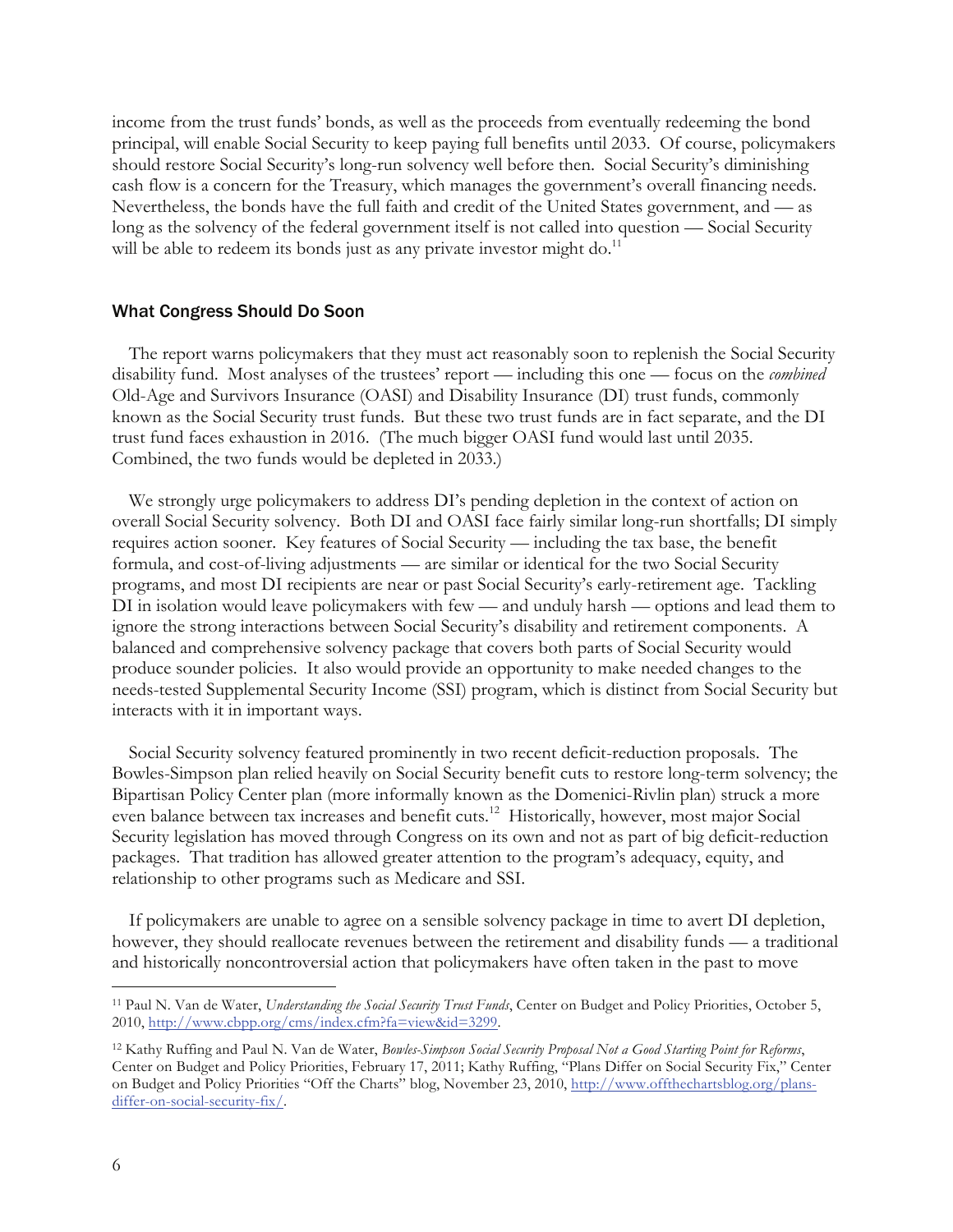resources between the two trust funds, in either direction. (For more on the disability program, see the text box on p. 9.)

Even sooner, Congress must decide whether to extend the Bush income tax cuts that are scheduled to expire at the end of 2012. Those originally were slated to end after 2010; in the face of a weak economy, President Obama and lawmakers agreed to continue them for two years. 13 The President has proposed to let the tax cuts expire for Americans making over \$200,000 a year (for single persons) or \$250,000 (for married couples). If policymakers went further and let *all* the tax cuts expire — or paid for the tax-cut provisions they opted to continue — that step, at a single stroke, would nearly stabilize the ratio of federal debt to GDP (a key test of fiscal sustainability) for the next decade.<sup>14</sup>

The revenue loss over the next 75 years from making all of the expiring tax cuts permanent would be two times the entire Social Security shortfall over that period. Indeed, the revenue loss just from extending the tax cuts for couples making more than \$250,000 and unmarried people more than \$200,000 would itself be almost as large as the Social Security shortfall over the 75-year period. (See Figure 1.) It's true that Congress' upcoming decisions about the fate of the tax cuts have little direct implication for Social Security. Letting the tax cuts expire would not "pay for" fixing Social Security, which has different sources of revenues; conversely, letting them continue would not directly harm Social Security. But the



debate over the tax cuts provides a vivid opportunity to spot inconsistency and even hypocrisy among certain politicians and pundits. The high-end tax cuts and the Social Security shortfall are of similar size. Members of Congress cannot simultaneously claim that the tax cuts are affordable while the Social Security shortfall constitutes a grave fiscal threat.

<sup>&</sup>lt;sup>13</sup> The extension was part of a package that aided the unemployed, established the temporary payroll-tax holiday, and extended certain other tax cuts. Gillian Brunet and Chuck Marr, *Unpacking the Tax Cut-Unemployment Compromise*, Center on Budget and Policy Priorities, December 10, 2010, http://www.cbpp.org/cms/index.cfm?fa=view&id=3342.

<sup>14</sup> Kathy Ruffing and James R. Horney, *Economic Downturn and Bush Policies Continue to Drive Large Projected Deficits*, Center on Budget and Policy Priorities, May 10, 2011, http://www.cbpp.org/cms/?fa=view&id=3490.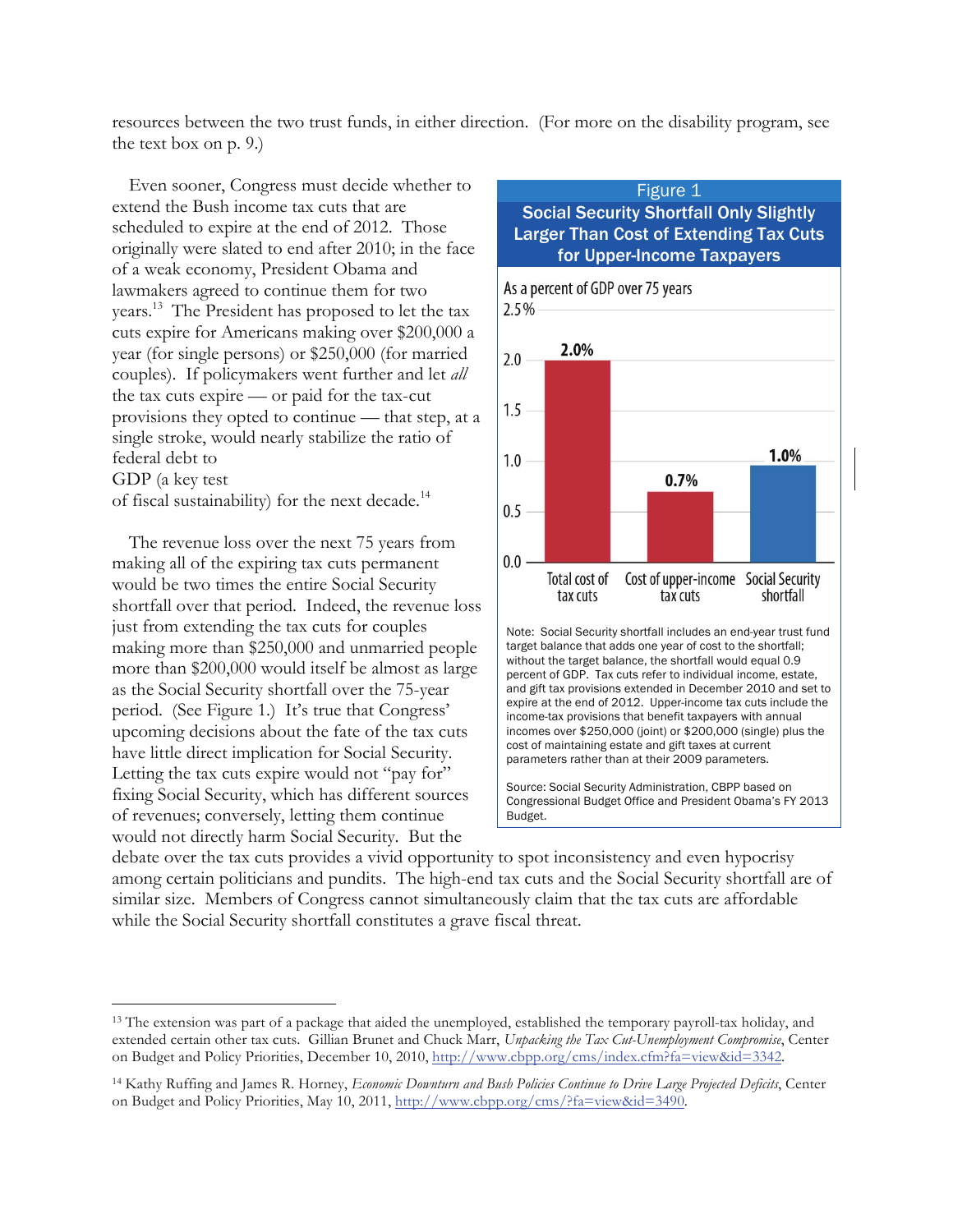The two-year payroll tax holiday will also expire at the end of December 2012. As we noted, the holiday has not harmed Social Security, because the general fund of the Treasury compensates the trust funds for the forgone revenue. But the holiday was meant to be temporary. Gradually returning to the 12.4 percent tax rate in law — and later increasing it to improve solvency — ought to be policymakers' goal.<sup>15</sup>

#### Conclusion

Because Social Security's finances are fairly predictable, it is not difficult to craft revenue and benefit proposals that would place the program on a sound long-term footing. The best proposals would protect vulnerable workers and beneficiaries and give all participants ample warning of future changes to this vital program.

Although Social Security faces no imminent crisis, policymakers should act sooner rather than later to restore its long-term solvency. As the Center's President Robert Greenstein explained in a paper that he co-authored in 2010 with Charles Blahous, one of Social Security's two current public trustees, the sooner policymakers act, the more fairly they can spread out the needed adjustments in revenue and benefit formulas, and the more confidently people can plan their work, savings, and retirement.16

Acting sooner will also help the budget as a whole by modestly reducing federal borrowing in coming years. That will make a contribution to stabilizing the debt-to-GDP ratio and limit our overall interest costs.

Nevertheless, policymakers need to design Social Security reform carefully and well. Nearly every American participates in Social Security, first as a worker and eventually as a beneficiary. The program's benefits — though modest both in dollar terms (elderly beneficiaries receive an average benefit of less than \$15,000 a year) and in comparison with benefits in other countries (Social Security benefits replace a smaller share of pre-retirement earnings than comparable programs in most other western nations) — are the foundation of income security.<sup>17</sup> Treating Social Security as just one component of a big deficit-reduction package could lead policymakers to reach for "off-theshelf" options without sufficiently considering the program's adequacy, equity, and relationship to other programs. Policymakers must design reforms judiciously to ensure that Social Security remains the most effective and successful income-security program in the nation's history.

 <sup>15</sup> Elisa A. Walker, Thomas N. Bethell, and Virginia P. Reno, "Implications of the Payroll Tax Holiday for Social Security," National Academy of Social Insurance fact sheet, April 2012.

<sup>16</sup> Charles P. Blahous and Robert Greenstein, *Social Security Shortfall Warrants Action Soon*, Pew Economic Policy Group, November 2010, http://www.cbpp.org/files/11-9-10pew-socsec.pdf.

<sup>17</sup> Kathy A. Ruffing and Paul N. Van de Water, *Social Security Benefits Are Modest,* Center on Budget and Policy Priorities, January 11, 2011, http://www.cbpp.org/files/1-11-11socsec.pdf; Kathy A. Ruffing, "We're Number…30!" Off the Charts blog, May 11, 2011, http://www.offthechartsblog.org/social-security-we're-number…-30/.